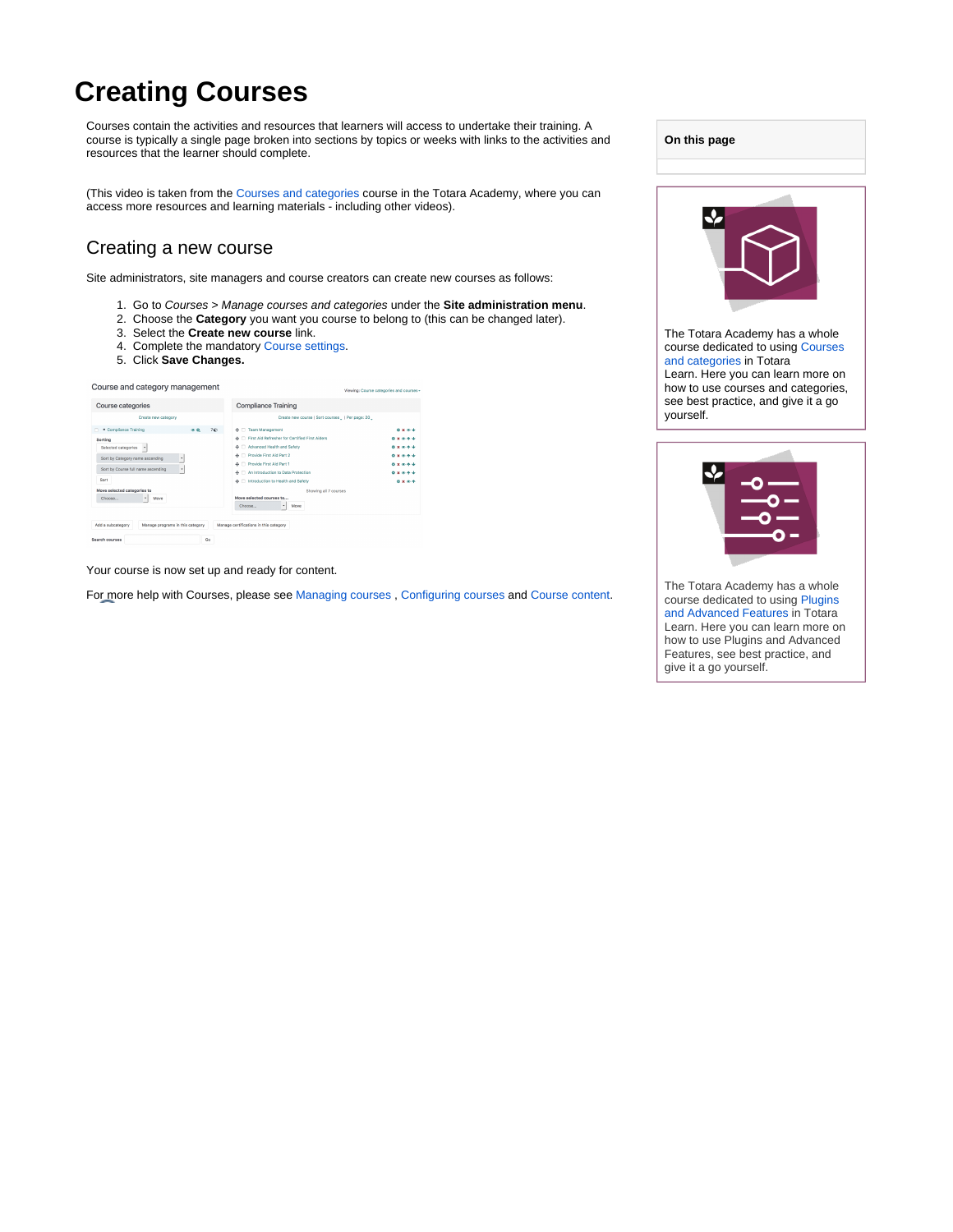## <span id="page-1-0"></span>Course settings

Course page settings control how a course behaves in terms of, for example, enrolments, availability, file upload restrictions, course name. It is the first page viewed after creating a course.

Course page settings can be edited through the **Edit settings** option on the **Course administration** menu or directly from the course categories page by clicking on the editing icon next to the course name.

Mandatory fields are indicated by a red asterisk.

### **General**

| Setting                 | <b>Description</b>                                                                                                                                                                                                                                                                                      | <b>Notes</b>                                                                                                                                                                                                              |
|-------------------------|---------------------------------------------------------------------------------------------------------------------------------------------------------------------------------------------------------------------------------------------------------------------------------------------------------|---------------------------------------------------------------------------------------------------------------------------------------------------------------------------------------------------------------------------|
| Course<br>full<br>name  | This is the name that is displayed on the top header<br>of every page in your course and also in the course<br>listings page. The name should be descriptive<br>enough so learners can easily identify the course in<br>which they are working.                                                         | The course full name does not<br>have to be unique across your<br>Totara site, allowing you to reuse<br>course names/titles if required.                                                                                  |
| Course<br>short<br>name | Enter the institutional shorthand for your course. The<br>short name also appears in the navigation bar at the<br>top of the page.                                                                                                                                                                      | This can be the same as your<br>course full name, however must<br>be unique across your site.                                                                                                                             |
| Course<br>category      | Your Totara administrator may have set up several<br>course categories. For example; 'IT', 'Managing<br>People', 'Health and Safety', etc.                                                                                                                                                              | A course can only belong to one<br>category.                                                                                                                                                                              |
| Course<br><b>Type</b>   | Select from; E-learning, Blended or Seminar.                                                                                                                                                                                                                                                            | This is used to help browsing the<br>Enhanced catalogue but does<br>not control what activities are<br>available in the course page.                                                                                      |
| Course<br>start<br>date | This setting determines the start of the first week for<br>a course in weekly format. It also determines the<br>earliest date that logs of course activities are<br>available.                                                                                                                          | If the course is reset and the<br>course start date changed, all<br>dates in the course will be moved<br>in relation to the new start date.                                                                               |
| Course<br>end date      | Optionally set an end date for the course.                                                                                                                                                                                                                                                              | This field can be disabled by<br>default in the course default<br>settings page.<br>This will not remove users from<br>the course but the course will not<br>be listed in their current learning<br>list after this date. |
| Course<br>חו<br>number  | The course ID number is used to provide a link<br>between Totara and your organisation's backend<br>data systems. Most HR or training management<br>systems have a unique identifier for each course.<br>Totara has its own unique identifier, which will be<br>different from the external/ HR system. | This field is used by Totara to<br>store the external system's<br>unique ID so Totara will know<br>which course the external system<br>is talking about when<br>synchronising courses and<br>enrolments.                  |

### **Description**

| <b>Setting</b>                     | <b>Description</b>                                                                                                                                                                                      | <b>Notes</b>                                                                                                                                                                                                                                                                                       |
|------------------------------------|---------------------------------------------------------------------------------------------------------------------------------------------------------------------------------------------------------|----------------------------------------------------------------------------------------------------------------------------------------------------------------------------------------------------------------------------------------------------------------------------------------------------|
| Course<br>Summary                  | The summary appears in the<br>course listings page. Use the<br>dropdown field to select your<br>formatting option:<br>• Totara auto-format<br>• HTML format<br>• Plain text format<br>• Markdown format | A concise one-paragraph summary will help<br>communicate the essence of your course to your<br>learners.<br>A longer description can provide detail on what a<br>learner will learn over the course of the training and<br>what will be expected from them to successfully<br>complete the course. |
| <b>Course</b><br>summar<br>y files | Course summary files are the<br>supplementary files or images<br>required to describe or detail the<br>course.                                                                                          | Course summary files are not displayed in the Enhanc<br>ed Catalogue.                                                                                                                                                                                                                              |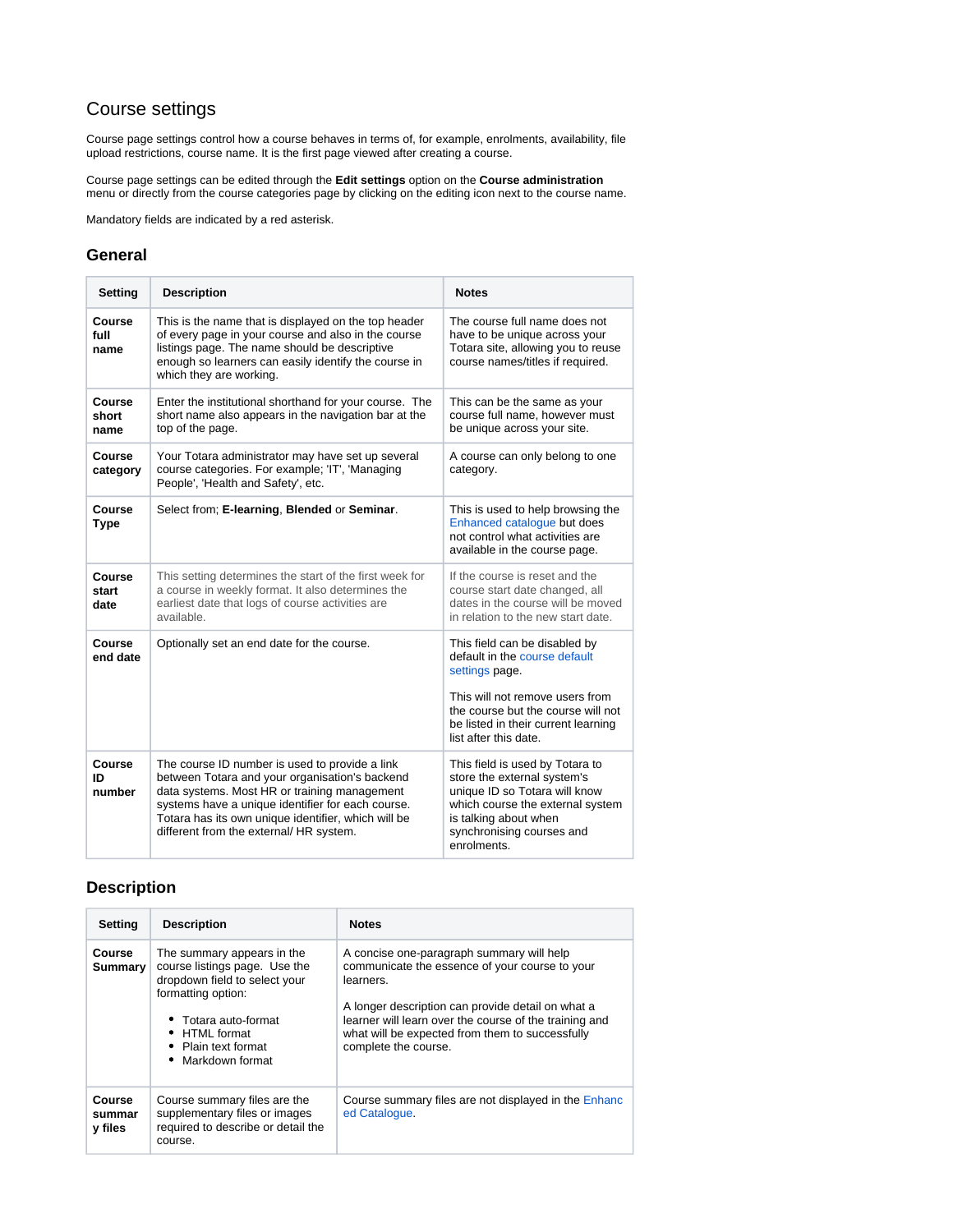### **Course Format**

| <b>Setting</b>                  | <b>Description</b>                                                                                                                                                                                                                                                                                                                                                                                                          | <b>Notes</b>                                                                                                                                                                                                                          |
|---------------------------------|-----------------------------------------------------------------------------------------------------------------------------------------------------------------------------------------------------------------------------------------------------------------------------------------------------------------------------------------------------------------------------------------------------------------------------|---------------------------------------------------------------------------------------------------------------------------------------------------------------------------------------------------------------------------------------|
| Format                          | Totara Learn provides a number of options for the<br>general format of a course. Choose to order a course<br>chronologically by week, conceptually by topic, or<br>socially with a single forum as the central organising<br>principle.<br>• For the Weekly format, set the start date and<br>the number of week.<br>For the Topic format, set the number of topics.<br>• For the Social format, set the course start date. | Course managers can change<br>the course format at any time.                                                                                                                                                                          |
| <b>Number</b><br>οf<br>sections | Use this to set the number of sections your course will<br>have. If you need to change this later, you can.                                                                                                                                                                                                                                                                                                                 | Increasing the number results in<br>sections being added to the<br>bottom of your course page;<br>reducing the number results in<br>sections being removed from the<br>bottom of your course page, and<br>any content in them hidden. |
| <b>Hidden</b><br>sections       | When you hide an upcoming topic section to prevent<br>your learners from jumping ahead, you can choose to<br>display the title as a collapsed section or simply hide<br>the topic altogether. Displaying the collapsed sections<br>gives your learners a road map of the upcoming<br>topics or weeks, so it's probably a good idea to leave<br>this on the default setting.                                                 | $\overline{\phantom{a}}$                                                                                                                                                                                                              |
| Course<br>layout                | Determines whether the whole course is displayed on<br>one page or split over several pages.                                                                                                                                                                                                                                                                                                                                | $\overline{\phantom{a}}$                                                                                                                                                                                                              |

#### **Available course formats**

The course formats options are:

| Course<br>format             | <b>Description</b>                                                                                                                           | <b>Notes</b>                                                                                                                                                                                                                                           |
|------------------------------|----------------------------------------------------------------------------------------------------------------------------------------------|--------------------------------------------------------------------------------------------------------------------------------------------------------------------------------------------------------------------------------------------------------|
| Demo<br>format               | A simple format with minimum styling organised into<br>sections                                                                              | $\overline{\phantom{a}}$                                                                                                                                                                                                                               |
| Single<br>activity<br>format | The course will support one activity within a single<br>section. When the course is accessed the activity will<br>automatically launch/open. | This format is often used with SC<br>ORM or Seminar activities.<br>When using the single activity<br>course format a number of<br>SCORM activity options (for<br>example the Learner skip<br>content structure page<br>setting) will not be available. |
| Social<br>format             | A social format course consists of a single forum<br>which acts as a central area for the whole course.                                      | This format is useful for less<br>formal courses or for non-<br>training uses such as<br>maintaining departmental sites.                                                                                                                               |
| <b>Topics</b><br>format      | A topics based course supports a non-date driven<br>learning environment where contact can be added to<br>related sections.                  | If your course design is concept-<br>oriented, and learners will be<br>working through a range of<br>concepts but not necessarily<br>according to a fixed schedule,<br>this is a good choice.                                                          |
|                              |                                                                                                                                              | The number of topics can be.<br>changed at any time.                                                                                                                                                                                                   |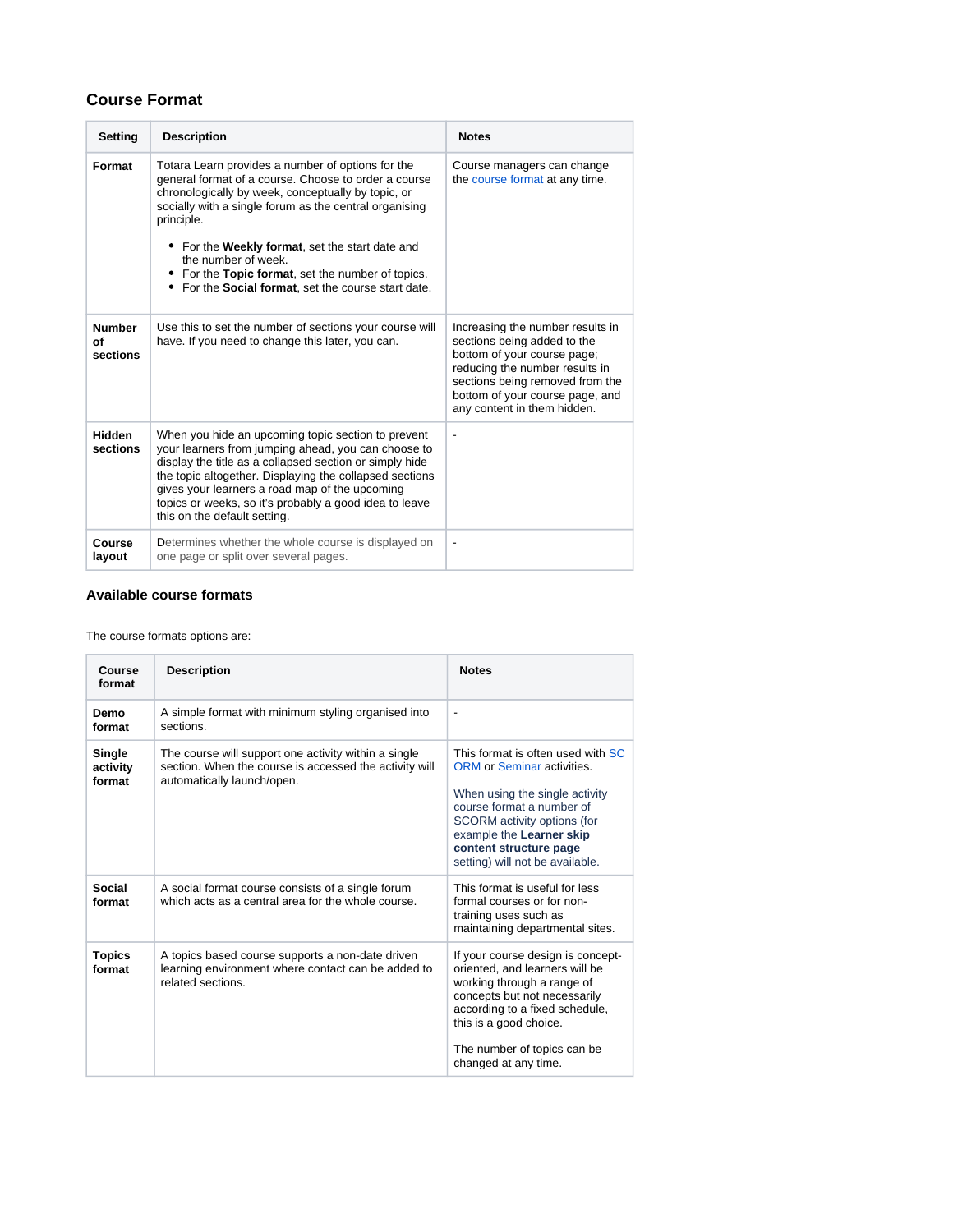| work on the same materials at<br>the number of weeks the course is set to run. Totara<br>format<br>the same time or the learning is<br>Learn will create a section for each week of your<br>date driven, this is a good format<br>course and the current week will be highlighted. You<br>can add content, activities and resources to each<br>to choose.<br>topic section. |
|-----------------------------------------------------------------------------------------------------------------------------------------------------------------------------------------------------------------------------------------------------------------------------------------------------------------------------------------------------------------------------|
|-----------------------------------------------------------------------------------------------------------------------------------------------------------------------------------------------------------------------------------------------------------------------------------------------------------------------------------------------------------------------------|

### **Appearance**

| <b>Setting</b>                           | <b>Description</b>                                                                                                                                                                                                                                                                                                                               | <b>Notes</b>                                                                                                                                                                                               |
|------------------------------------------|--------------------------------------------------------------------------------------------------------------------------------------------------------------------------------------------------------------------------------------------------------------------------------------------------------------------------------------------------|------------------------------------------------------------------------------------------------------------------------------------------------------------------------------------------------------------|
| Current<br>icon                          | Choose an icon to represent your course from the dropdown<br>menu.<br>A course icon will display in a list of courses within a block,<br>when added to a custom report or when added as a display<br>option within the Enhanced catalogue.                                                                                                       | Add new icons via Cour<br>ses > Customer<br>under the Site adminis<br>tration menu.<br>Graphic files will be<br>resized to 35 x 35<br>pixels automatically.                                                |
| Force<br>language                        | Select the language for the course.                                                                                                                                                                                                                                                                                                              | This ignores any user<br>language preferences<br>and changes all<br>standard navigation<br>and in-built text.                                                                                              |
| <b>Number</b><br>of<br>announc<br>ements | Use this setting to determine the number of course news items<br>displayed on the course page.                                                                                                                                                                                                                                                   | Announcements are<br>created within the<br>News Forum.<br>If this setting is set to<br>zero, the<br>announcements forum<br>will not be created<br>(new course) or will be<br>removed (existing<br>course). |
| Show<br>gradebo<br>ok to<br>learners     | This setting allows you to select whether learners can see the<br>gradebook. If set to No, it doesn't stop instructors from<br>recording grades, but simply prevents the learners from seeing<br>them.                                                                                                                                           | $\overline{\phantom{a}}$                                                                                                                                                                                   |
| Show<br>activity<br>reports              | Activity reports are available for each participant that show their<br>activity in the course. As well as listings of their contributions,<br>such as forum posts or assignment submissions, these reports<br>also include access logs. This setting determines whether a<br>learner can view their own activity reports via their profile page. | $\blacksquare$                                                                                                                                                                                             |

## **Files and uploads**

| Setting                       | <b>Description</b>                                                                                                                                                                                                                                                                                                                                            | <b>Notes</b>             |
|-------------------------------|---------------------------------------------------------------------------------------------------------------------------------------------------------------------------------------------------------------------------------------------------------------------------------------------------------------------------------------------------------------|--------------------------|
| Maximu<br>m<br>upload<br>size | This setting limits the size of files you or your learners upload to the course.<br>Your system administrator sets the maximum size for the system, but you can<br>choose to make the limit smaller than the system maximum. You can also<br>further limit the size of files that your learners upload as assignment<br>submissions and for other activities. | $\overline{\phantom{0}}$ |

# **Completion tracking**

| <b>Setting</b>                                                                                                                                                                                                       | <b>Description</b>                                                                                                                |                          |
|----------------------------------------------------------------------------------------------------------------------------------------------------------------------------------------------------------------------|-----------------------------------------------------------------------------------------------------------------------------------|--------------------------|
| Enable<br>completion<br>tracking                                                                                                                                                                                     | If enabled, activity completion conditions may be set in the activity<br>settings and/or course completion conditions may be set. |                          |
| The course completion record for the user marked as in progress when<br>Mark as in<br>the user views the course rather than when the first course completion<br><b>Progress on</b><br>criteria is met.<br>first view |                                                                                                                                   | $\overline{\phantom{a}}$ |

### **Enrolled audiences**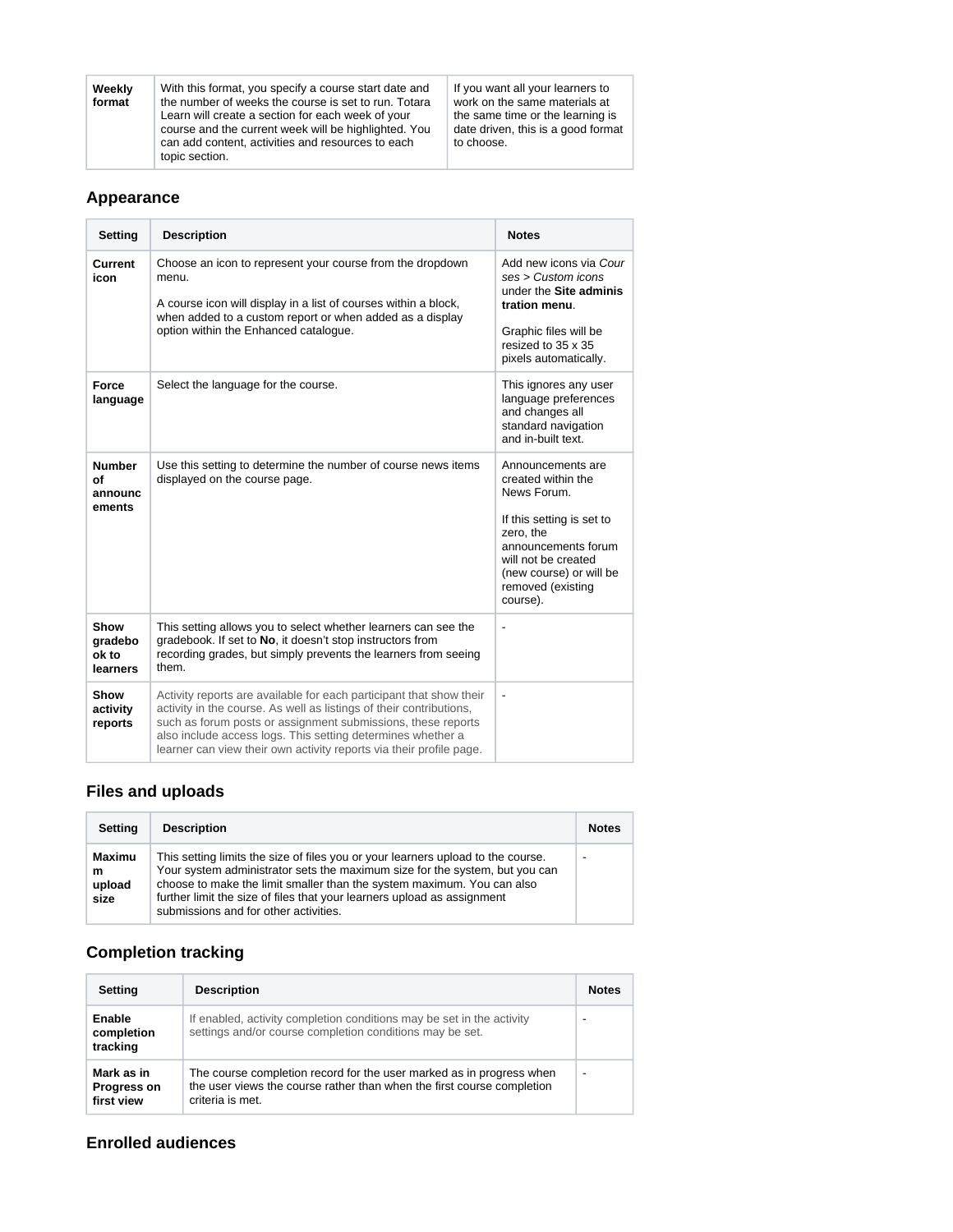Use the **Add enrolled audiences** button to enrol all members of the selected audience(s) into the course. Learning will be made immediately available to new users once they've registered and first logged into the platform. For existing users, enrolments will be processed immediately.

Use the corresponding **Delete** icon ( $\blacktriangleright$ ) to unenrol all audience members. Audience deletion may take minutes to process, depending on the audience size. Once completed, the course association will be removed from this audience.

|                                     | $\blacktriangleright$ Enrolled audiences |                                                                                                                                           |         |  |
|-------------------------------------|------------------------------------------|-------------------------------------------------------------------------------------------------------------------------------------------|---------|--|
| $\Lambda$                           | this course.                             | Note: Audience deletion may take minutes to process, depending on its size. Once completed, the audience association will be removed from |         |  |
| Audience name<br># learners<br>Type |                                          |                                                                                                                                           |         |  |
| Example Dynamic Audience x          |                                          | Dynamic                                                                                                                                   | $\circ$ |  |
|                                     |                                          |                                                                                                                                           |         |  |

### **Audience-based visibility**

Use the dropdown menu to select which users may view and access the course. Choose from:

- **All users**
- **No users:** The course will be invisible and unavailable to learners (including enrolled learners) to access via all course listings including their Record of Learning, Learning Plan(s) and the Enhanced Catalogue.
- **Enrolled users only -** only users enrolled in this course will be able to see it within the course catalogue and any other course listing.
- **Enrolled users and members of selected audience** users enrolled in this learning and members of the nominated audience(s) will be able to see it within the course catalogue and any other course listing.

Use the **Add visible audiences** button to enrol all members of the selected audience(s) into the course.

Audience based visibility must be enabled via [Advanced features](https://help.totaralearning.com/display/TL12/Advanced+Features) before this tab will appear. Users with the **viewhiddencourse** capability (such as course creators, editing trainers etc) will be able to see the course listing and access the course.

#### **Groups**

| Setting                       | <b>Description</b>                                                                                                                                                                                                                                                            | <b>Notes</b>                                   |
|-------------------------------|-------------------------------------------------------------------------------------------------------------------------------------------------------------------------------------------------------------------------------------------------------------------------------|------------------------------------------------|
| Group<br>mode                 | Select the group settings for the course. Note that you can allow for<br>group settings to be overridden at the activity level unless <b>Force</b><br>group mode is enabled.                                                                                                  | Please see Grou<br>ps for more<br>information. |
|                               | No groups: There are no sub groups, everyone is part of<br>one big community.<br>Separate groups: Each group member can only see their<br>own group, others are invisible.<br>• Visible groups: Each group member works in their own<br>group, but can also see other groups. |                                                |
| <b>Force</b><br>group<br>mode | Use this option to apply the selected <b>Group mode</b> to every activity in<br>the course                                                                                                                                                                                    | ۰                                              |
| <b>Default</b><br>grouping    | If any Groupings have been added to a course, select which to use as<br>the default within this course.                                                                                                                                                                       | Please see Grou<br>ps for more<br>information. |

### **Role renaming**

This section allows administrators and course managers to change the role name that is displayed within this course. Role permissions for the role remain the same. Please see [Roles](https://help.totaralearning.com/display/TL110/Roles) for more information.

#### **Custom course fields**

This section lists any custom course fields that have been created and require population/selection.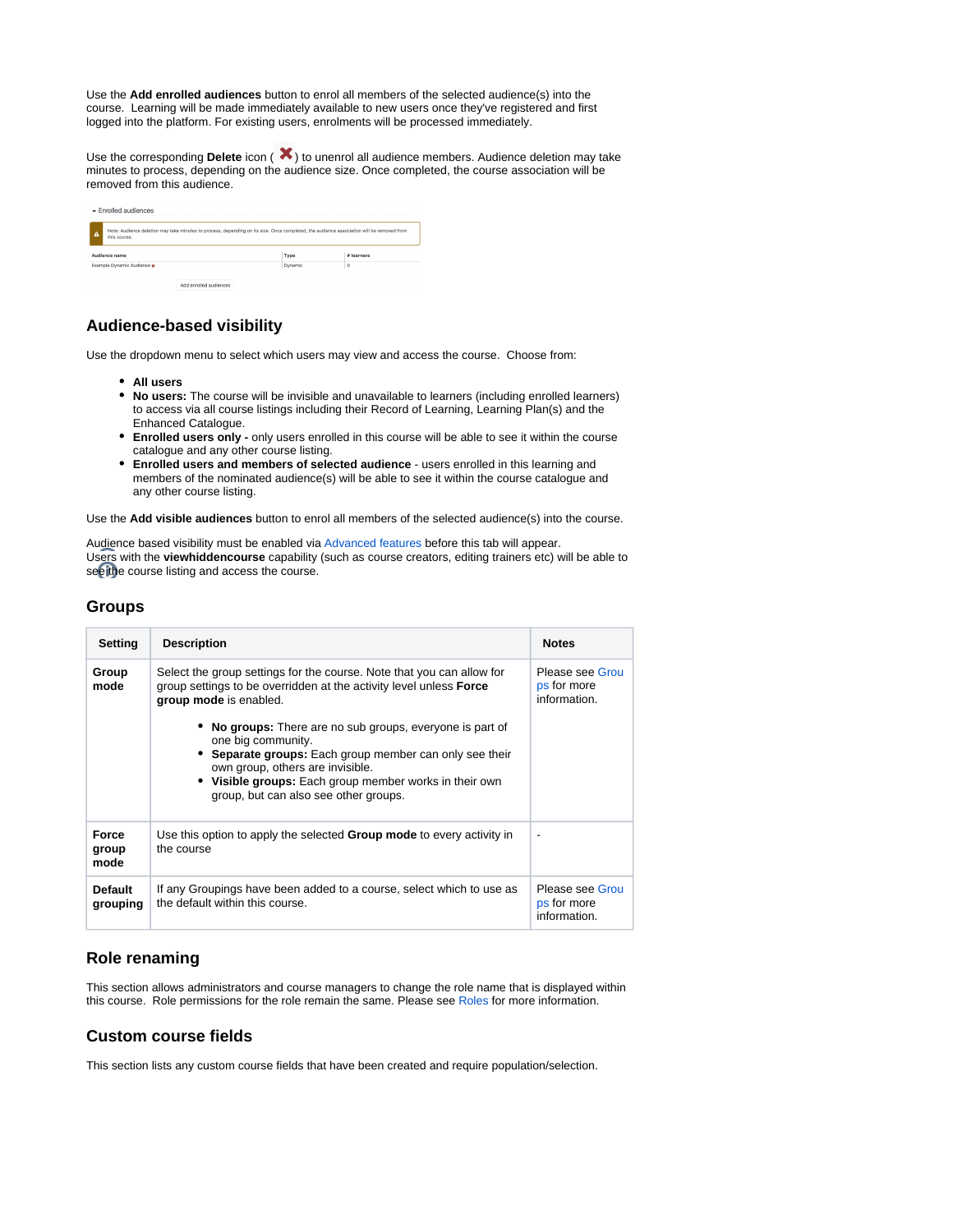

### **Tags**

Add Official tags and/or create your own course tags. Please see [Tags](https://help.totaralearning.com/display/TL110/Tags) for more information.

### Available course formats

The course formats options are:

| Course<br>format                                                                                                   | <b>Description</b>                                                                                                                                                                                                                                                                                | <b>Notes</b>                                                                                                                                                                                                                                         |  |
|--------------------------------------------------------------------------------------------------------------------|---------------------------------------------------------------------------------------------------------------------------------------------------------------------------------------------------------------------------------------------------------------------------------------------------|------------------------------------------------------------------------------------------------------------------------------------------------------------------------------------------------------------------------------------------------------|--|
| A simple format with minimum styling organised into<br>Demo<br>$\qquad \qquad \blacksquare$<br>sections.<br>format |                                                                                                                                                                                                                                                                                                   |                                                                                                                                                                                                                                                      |  |
| Single<br>activity<br>format                                                                                       | The course will support one activity within a single<br>section. When the course is accessed the activity will<br>automatically launch/open.                                                                                                                                                      | This format is often used with SC<br>ORM or Seminar activities.                                                                                                                                                                                      |  |
| Social<br>format                                                                                                   | A social format course consists of a single forum<br>which acts as a central area for the whole course.                                                                                                                                                                                           | This format is useful for less<br>formal courses or for non-<br>training uses such as<br>maintaining departmental sites.                                                                                                                             |  |
| <b>Topics</b><br>format                                                                                            | A topics based course supports a non-date driven<br>learning environment where contact can be added to<br>related sections.                                                                                                                                                                       | If your course design is concept-<br>oriented, and learners will be<br>working through a range of<br>concepts but not necessarily<br>according to a fixed schedule,<br>this is a good choice.<br>The number of topics can be<br>changed at any time. |  |
| Weekly<br>format                                                                                                   | With this format, you specify a course start date and<br>the number of weeks the course is set to run. Totara<br>Learn will create a section for each week of your<br>course and the current week will be highlighted. You<br>can add content, activities and resources to each<br>topic section. | If you want all your learners to<br>work on the same materials at<br>the same time or the learning is<br>date driven, this is a good format<br>to choose.                                                                                            |  |

### Course sections

Course sections are displayed in the centre of a course page and contain activities and

```
resources. Course sections can be renamed (\circled{3}), moved (\leftrightarrow), hidden or deleted after editing has
been turned on.
```
The ability to move course sections is controlled by the capability **course:movesections**, which is allowed for the default role of trainer.

| $\div$ 28 October - 3 November $\vec{\alpha}$ | $F$ dit $\star$               |
|-----------------------------------------------|-------------------------------|
|                                               | $+$ A<br><b>D</b> Edit week   |
| $\div$ 4 November - 10 November $\mathbb{Z}$  | ® Hide week                   |
|                                               | <b>x</b> Delete week          |
|                                               | + Add an activity or resource |
|                                               |                               |

If [Restrict access](https://help.totaralearning.com/display/TL110/Restrict+Access) has been enabled for the site, access to the section (including all activities and resources within it) may be restricted for learners.